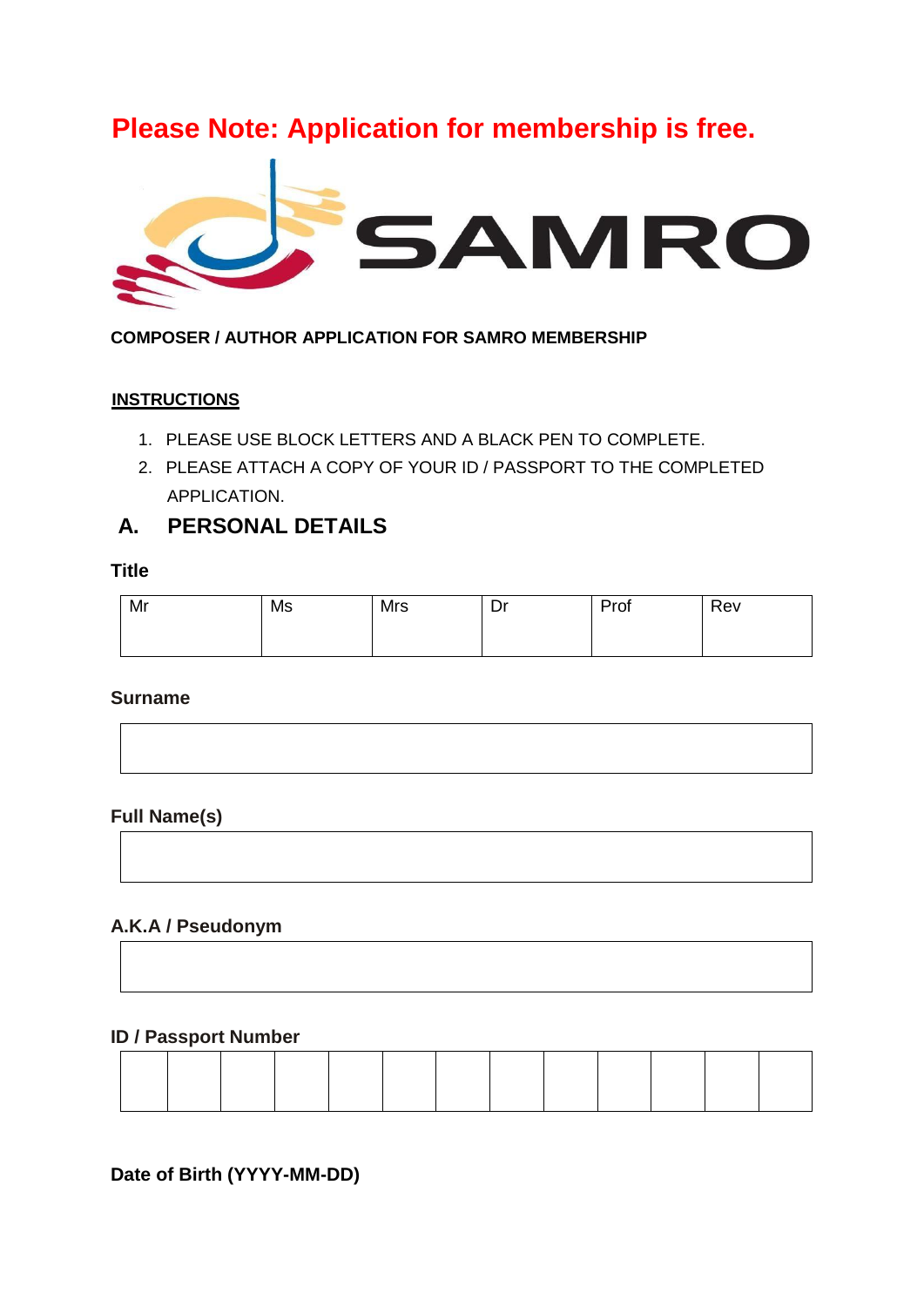| <b>Residential Address</b> |  |  |  |
|----------------------------|--|--|--|

## **Postal Address**

## **Country of Birth**

## **Nationality**

## **Gender**

| Male | Female |
|------|--------|
|      |        |
|      |        |

## **Contact Details**

| $ $ Tel (H/W)  |  |
|----------------|--|
| Cell / Mobile  |  |
| E-mail Address |  |

## **B. CONTACTS / NEXT OF KIN**

| Mr                                 | Ms | Mrs |  | Prof | Rev |  |  |  |
|------------------------------------|----|-----|--|------|-----|--|--|--|
| <b>Full Name(s) and Surname(s)</b> |    |     |  |      |     |  |  |  |